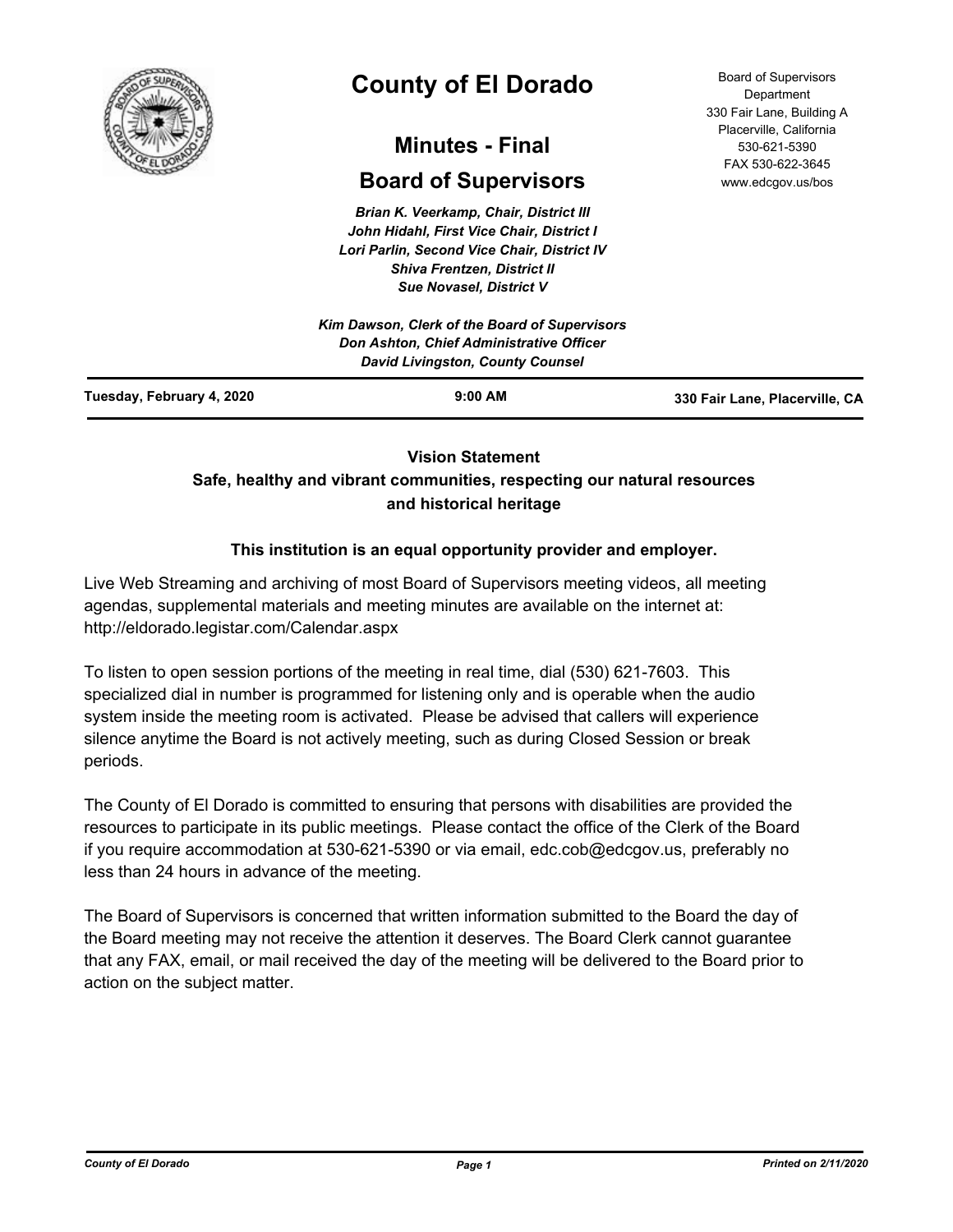The Board meets simultaneously as the Board of Supervisors and the Board of Directors of the Air Quality Management District, In-Home Supportive Services, Public Housing Authority, Redevelopment Agency and other Special Districts.

For Purposes of the Brown Act § 54954.2 (a), the numbered items on this Agenda give a brief description of each item of business to be transacted or discussed. Recommendations of the staff, as shown, do not prevent the Board from taking other action.

Materials related to an item on this Agenda submitted to the Board of Supervisors after distribution of the agenda packet are available for inspection during normal business hours in the public viewing packet located in Building A, 330 Fair Lane, Placerville or in the Board Clerk's Office located at the same address. Such documents are also available on the Board of Supervisors' Meeting Agenda webpage subject to staff's ability to post the documents before the meeting.

## **PROTOCOLS FOR PUBLIC COMMENT**

Public comment will be received at designated periods as called by the Board Chair.

Public comment on items scheduled for Closed Session will be received before the Board recesses to Closed Session.

Except with the consent of the Board, individuals shall be allowed to speak to an item only once.

On December 5, 2017, the Board adopted the following protocol relative to public comment periods. The Board adopted minor revisions to the protocol on February 26, 2019, incorporated herein:

Time for public input will be provided at every Board of Supervisors meeting. Individuals will have three minutes to address the Board. Individuals authorized by organizations will have three minutes to present organizational positions and perspectives and may request additional time, up to five minutes. At the discretion of the Board, time to speak by any individual may be extended.

Public comment on certain agenda items designated and approved by the Board may be treated differently with specific time limits per speaker or a limit on the total amount of time designated for public comment. It is the intent of the Board that quasi-judicial matters have additional flexibility depending upon the nature of the issue. It is the practice of the Board to allocate 20 minutes for public comment during Open Forum and for each agenda item to be discussed. (Note: Unless designated on the agenda, there is no Open Forum period during Special Meetings.)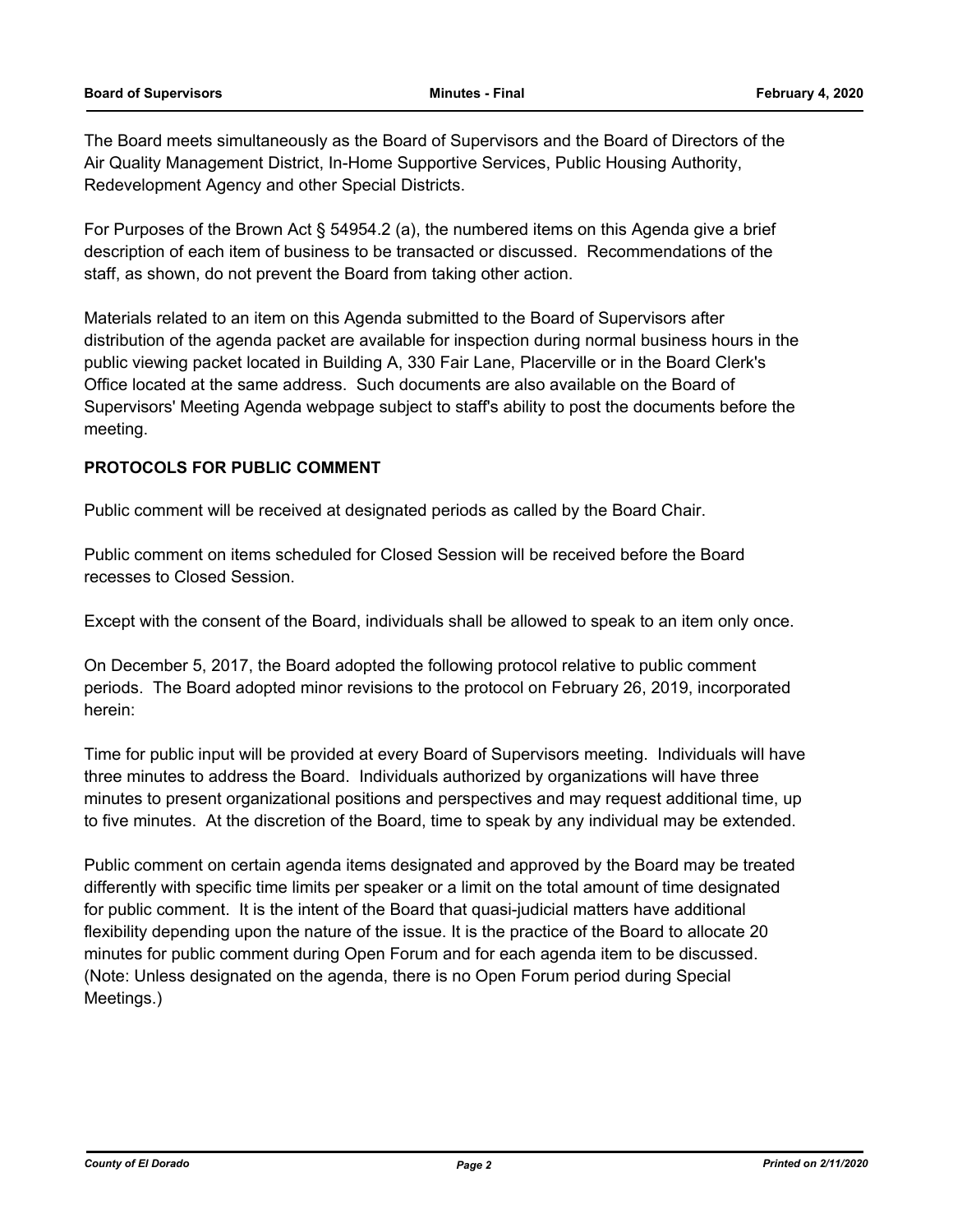Individual Board members may ask clarifying questions but will not engage in substantive dialogue with persons providing input to the Board.

If a person providing input to the Board creates a disruption by refusing to follow Board guidelines, the Chair of the Board may take the following actions:

Step 1. Request the person adhere to Board guidelines. If the person refuses, the Chair may turn off the speaker's microphone.

Step 2. If the disruption continues, the Chair may order a recess of the Board meeting.

Step 3. If the disruption continues, the Chair may order the removal of the person from the Board meeting.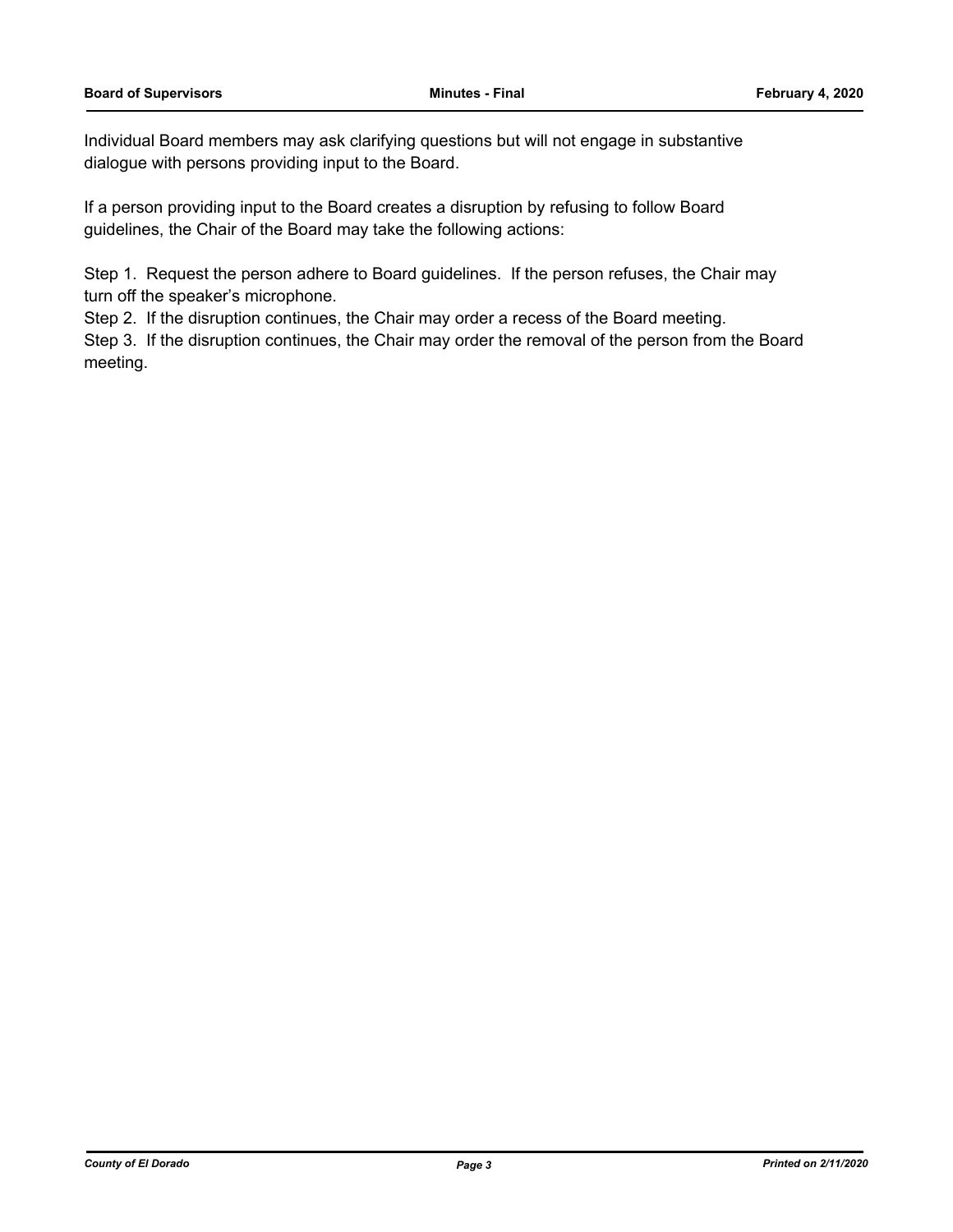#### **9:00 A.M. - CALLED TO ORDER**

Present: 5 - Supervisor Veerkamp, Supervisor Frentzen, Supervisor Novasel, Supervisor Hidahl and Supervisor Parlin

## **INVOCATION AND PLEDGE OF ALLEGIANCE TO THE FLAG**

**Pastor Dave Cooke of the Cold Springs Community Church gave the Invocation. Supervisor Novael led the Pledge of Allegiance to the Flag.**

#### **ADOPTION OF THE AGENDA AND APPROVAL OF CONSENT CALENDAR**

**A motion was made by Supervisor Frentzen, seconded by Supervisor Novasel to Adopt the Agenda and Approve the Consent Calendar with the following change:**

**Continue item 14 to February 11, 2020.**

**Yes:** 5 - Veerkamp, Frentzen, Novasel, Hidahl and Parlin

The Board may make any necessary additions, deletions or corrections to the agenda including moving items to or from the Consent Calendar and adopt the agenda and the Consent Calendar with one single vote. A Board member may request an item be removed from the Consent Calendar for discussion and separate Board action. At the appropriate time as called by the Board Chair, members of the public may make a comment on matters on the Consent Calendar prior to Board action.

## **OPEN FORUM**

*Public Comment: R. Claire, D. Justice, K. Payne, K. Greenwood, L. Knutson, J. Worsnop, J. Gainsbourgh, M. Lane*

#### [20-0216](http://eldorado.legistar.com/gateway.aspx?m=l&id=/matter.aspx?key=27421) OPEN FORUM (See Attachment)

Open Forum is an opportunity for members of the public to address the Board of Supervisors on subject matter that is not on their meeting agenda and within their jurisdiction. Public comments during Open Forum are limited to three minutes per person. Individuals authorized by organizations will have three minutes to present organizational positions and perspectives and may request additional time, up to five minutes. The total amount of time reserved for Open Forum is 20 Minutes.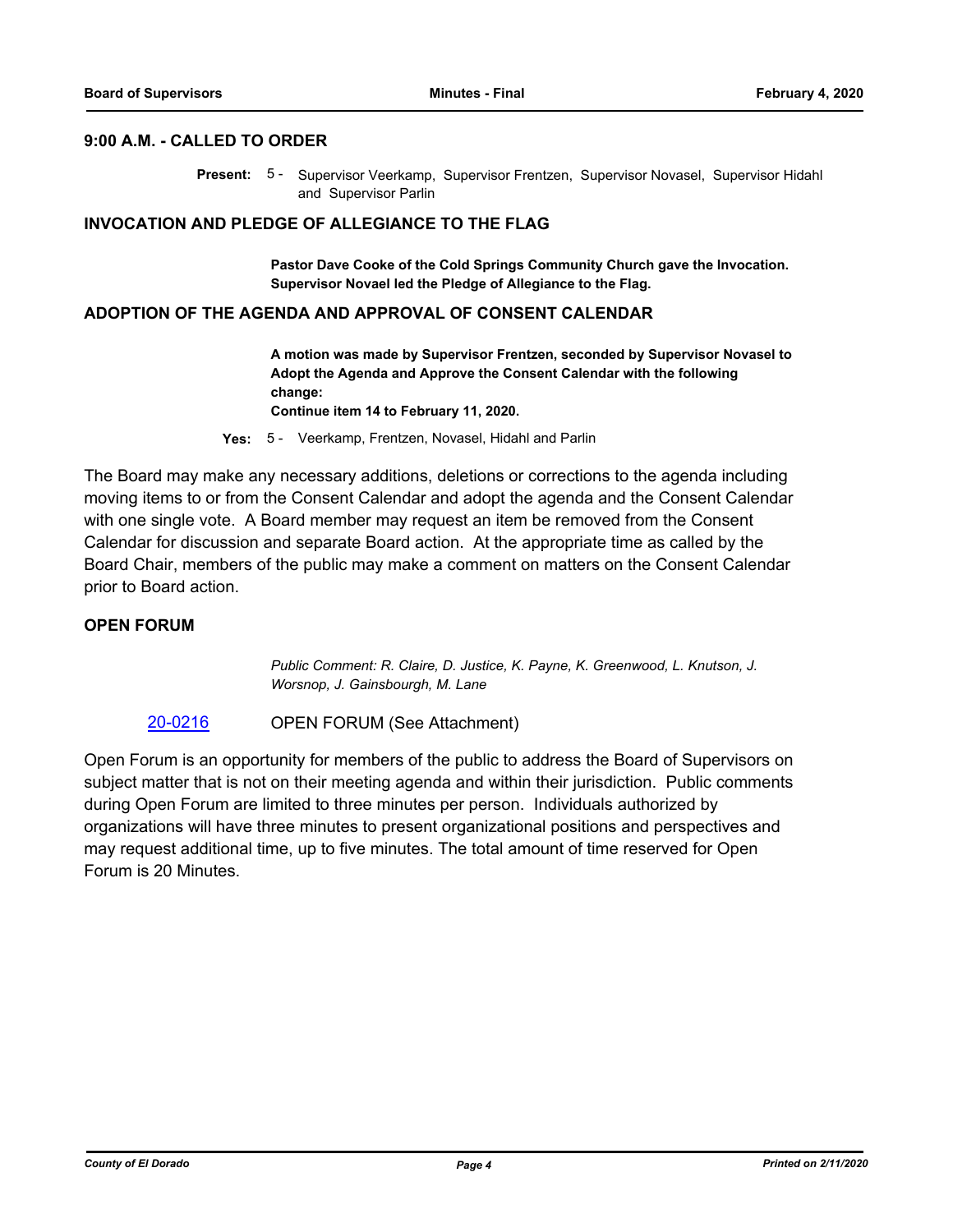## **CONSENT CALENDAR**

**1.** [20-0169](http://eldorado.legistar.com/gateway.aspx?m=l&id=/matter.aspx?key=27374) Clerk of the Board recommending the Board approve the Minutes from the regular meeting of the Board of Supervisors on January 28, 2020.

**This matter was Approved on the Consent Calendar.**

## **GENERAL GOVERNMENT - CONSENT ITEMS**

**2.** [20-0115](http://eldorado.legistar.com/gateway.aspx?m=l&id=/matter.aspx?key=27320) Chief Administrative Office, Facilities Division, recommending the Board: 1) Authorize the Purchasing Agent to sign Amendment I to Agreement for Services 2864 with Mesa Energy Systems, Inc. to increase compensation by \$100,000 for an amended not-to-exceed of \$165,000 and to increase the term an additional year, expiring July 17, 2021, to provide on-call and emergency maintenance and repair services for heating, ventilating and air conditioning (HVAC) equipment located at various County operated locations; and

> 2) Make findings pursuant to Article II, Section 210b(6) of the El Dorado County Charter and 3.13.030 Section C of County Ordinance 5116 that the ongoing aggregate of the work performed under this Agreement is temporary or occasional in nature and the work to be performed is not sufficient to warrant the addition of permanent staff.

**FUNDING:** Accumulated Capital Outlay Fund and General Fund.

**This matter was Approved on the Consent Calendar.**

**3.** [20-0166](http://eldorado.legistar.com/gateway.aspx?m=l&id=/matter.aspx?key=27371) Clerk of the Board, based upon the recommendations of Supervisor Parlin and the Kelsey Cemetery District, recommending the Board make the following appointment to the Kelsey Cemetery District: Appoint Randolph Carpadus, Member, Term Expiration 4/9/2023.

**This matter was Approved on the Consent Calendar.**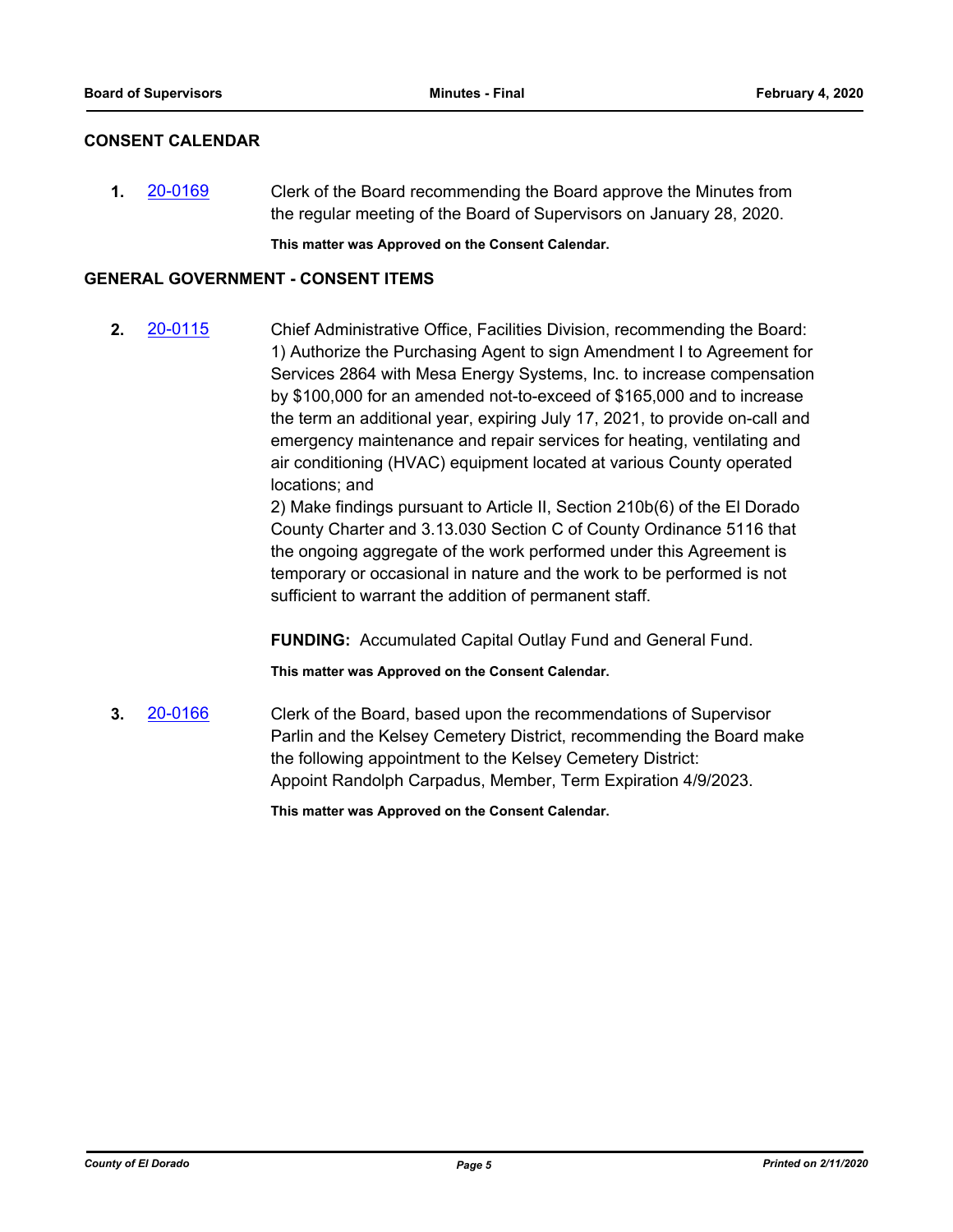**4.** [20-0102](http://eldorado.legistar.com/gateway.aspx?m=l&id=/matter.aspx?key=27307) Human Resources Department recommending the Board: 1) Approve and adopt the revised County-wide class specification of Executive Assistant; and

2) Adopt and authorize the Chair to sign Resolution **017-2020** to approve, due to lateral reclassification:

a) The deletion of 1.0 FTE Executive Assistant to the CAO position and the addition of 1.0 FTE Executive Assistant position in the Chief Administrative Office where the competitive recruitment and selection process is being waived by the Director of Human Resources at the request of the appointing authority in accordance with Personnel Rule 507.1.1.;

b) The deletion of 1.0 FTE Executive Assistant-Law & Justice position and the addition of 1.0 FTE Executive Assistant position in the Probation Department where the competitive recruitment and selection process is being waived by the Director of Human Resources at the request of the appointing authority in accordance with Personnel Rule 507.1.1.; c) The deletion of 1.0 FTE Executive Assistant-Law & Justice position and the addition of 1.0 FTE Executive Assistant position in the Public Defender's Office where the competitive recruitment and selection process is being waived by the Director of Human Resources at the request of the appointing authority in accordance with Personnel Rule 507.1.1.;

d) The deletion of 1.0 FTE Executive Assistant-Law & Justice position and the addition of 1.0 FTE Executive Assistant position in the Sheriff's Office where the competitive recruitment and selection process is being waived by the Director of Human Resources at the request of the appointing authority in accordance with Personnel Rule 507.1.1.; e) The abolishment of the Executive Assistant to the CAO classification;

and

f) The abolishment of the Executive Assistant-Law & Justice classification.

**FUNDING:** General Fund, other.

**This matter was Approved and Resolution 017-2020 was Adopted upon Approval of the Consent Calendar.**

**5.** [20-0110](http://eldorado.legistar.com/gateway.aspx?m=l&id=/matter.aspx?key=27315) Treasurer-Tax Collector recommending the Board renew delegation of fiduciary authority to to the Treasurer-Tax Collector to invest and re-invest County funds, pursuant to Section 3.38.040 of the County Code and Section 53607 of the California Government Code.

#### **FUNDING:** N/A

**This matter was Approved on the Consent Calendar.**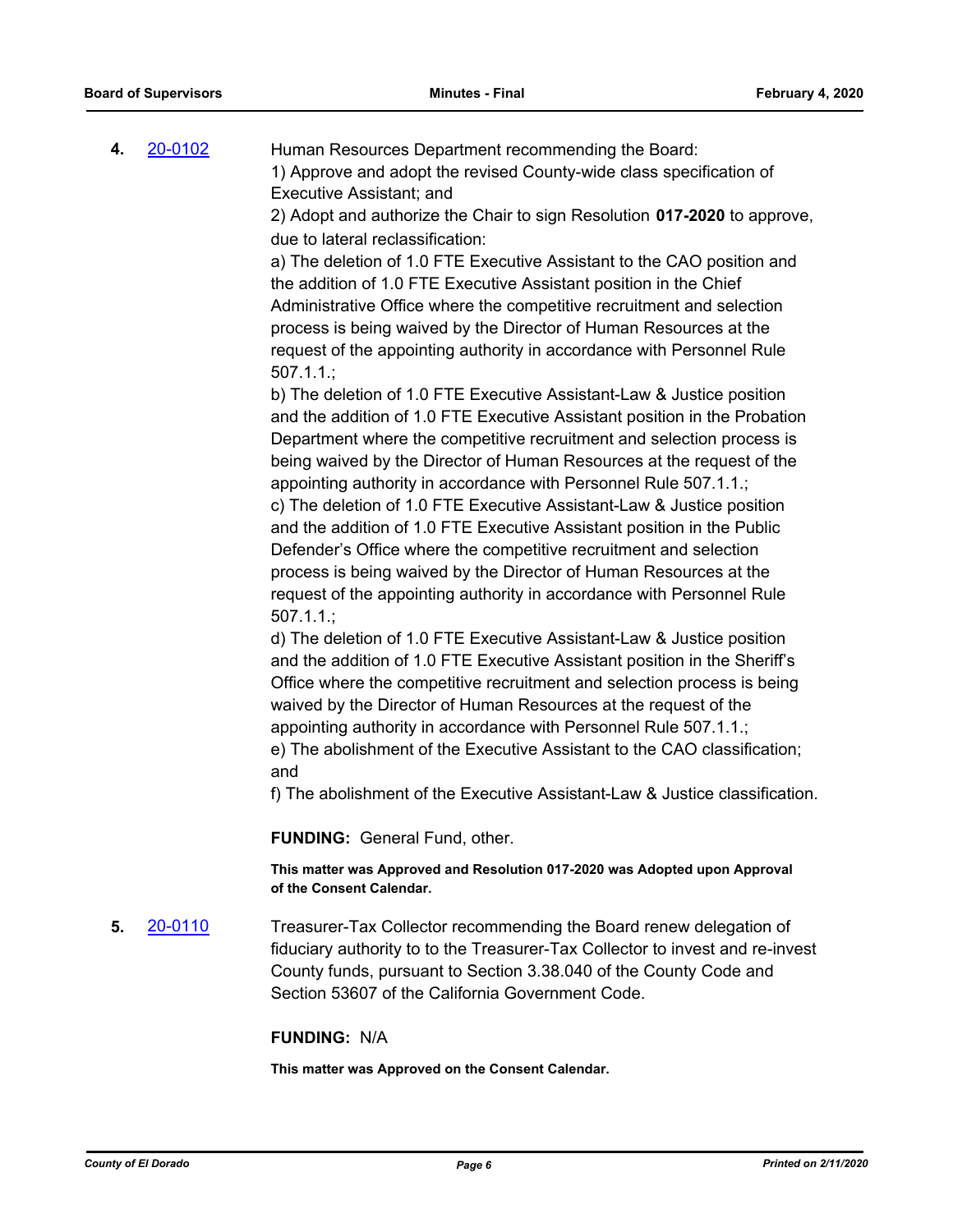## **HEALTH AND HUMAN SERVICES - CONSENT ITEMS**

**6.** [20-0086](http://eldorado.legistar.com/gateway.aspx?m=l&id=/matter.aspx?key=27291) Health and Human Services Agency recommending the Board: 1) Approve and authorize the Chair to sign Amendment 1 to Agreement for Services 325-S1710 (now known as Agreement for Services 4488) to assign Agreement for Services 4488 (Agreement) from Walton's Inc., to Integrity NV Funeral Service, Inc. for the provision of mortuary and cremation services to dispose of the remains of deceased indigent County persons;

2) Extend the term of the Agreement for a term of February 16, 2017 through June 30, 2021, effective upon execution, with no change to the maximum obligation of \$60,000;

3) Find that in accordance with County Ordinance 3.13.030 paragraph B, this vendor possesses specialty skills and qualifications not expressly identified in County classifications; and

4) Authorize the Purchasing Agent, or designee, to execute further documents relating to Agreement for Services 4488, including amendments that do not increase the maximum dollar amount or term of the Agreement, and contingent upon approval by County Counsel and Risk Management.

**FUNDING:** A portion of birth and death certificate fees (approximately 6%) and General Fund (approximately 94%).

**This matter was Approved on the Consent Calendar.**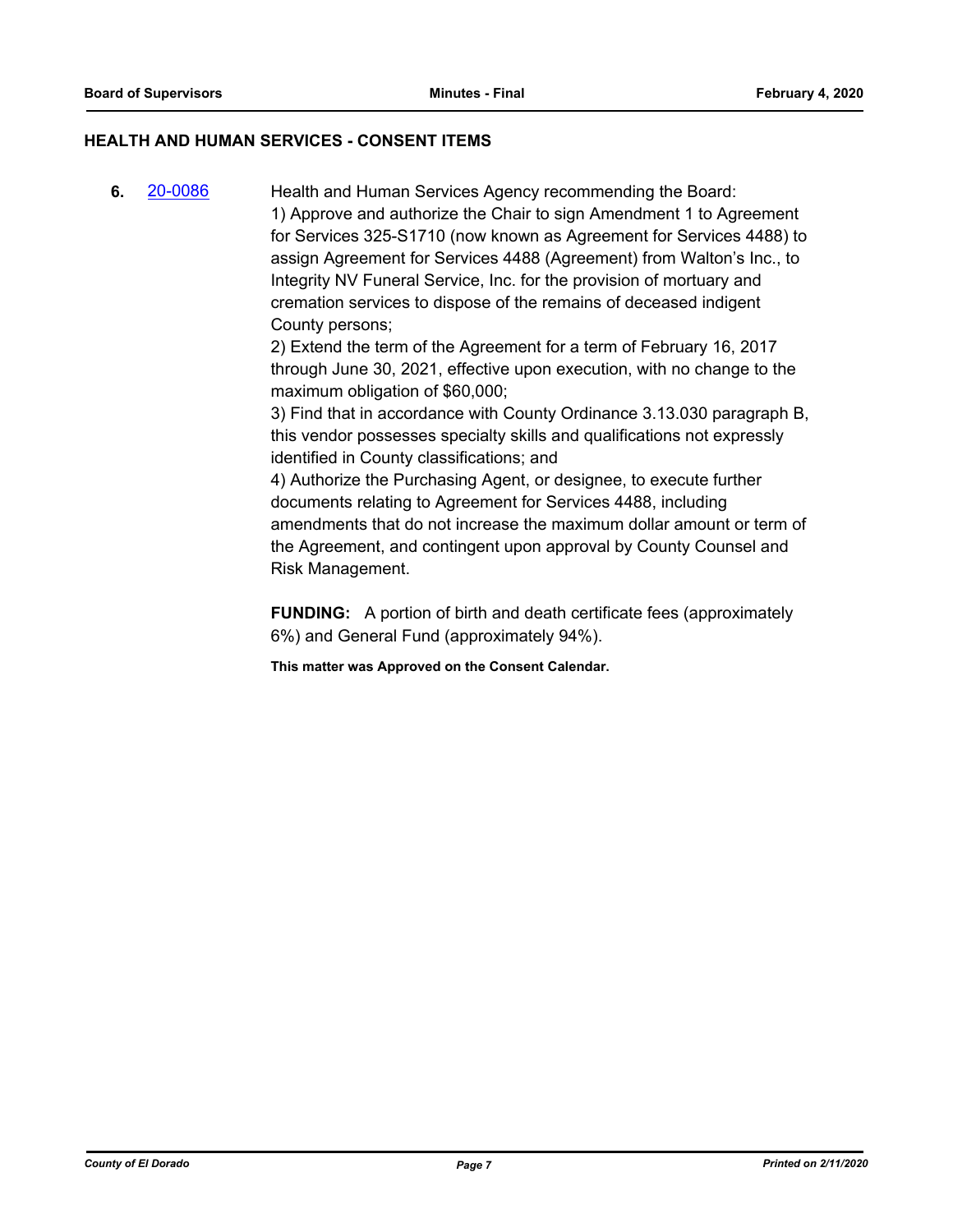## **LAW AND JUSTICE - CONSENT ITEMS**

**7.** [20-0022](http://eldorado.legistar.com/gateway.aspx?m=l&id=/matter.aspx?key=27226) Public Defender's Office recommending the Board approve and authorize the Chair to sign a budget transfer for the purchase and installation of the Karpel Case Management System, increasing Operating Transfers In from the District Attorney and Public Defender Realignment Sub-Fund and appropriations in the Public Defender's operating budget by \$20,050, transferring \$26,000 from salary savings, and reversing an erroneous operating transfer in the current budget. (4/5 vote required)

> **FUNDING:** California Department of Insurance, District Attorney/Public Defender Sub-Fund and Public Defender salary savings.

**This matter was Approved on the Consent Calendar.**

## **END CONSENT CALENDAR**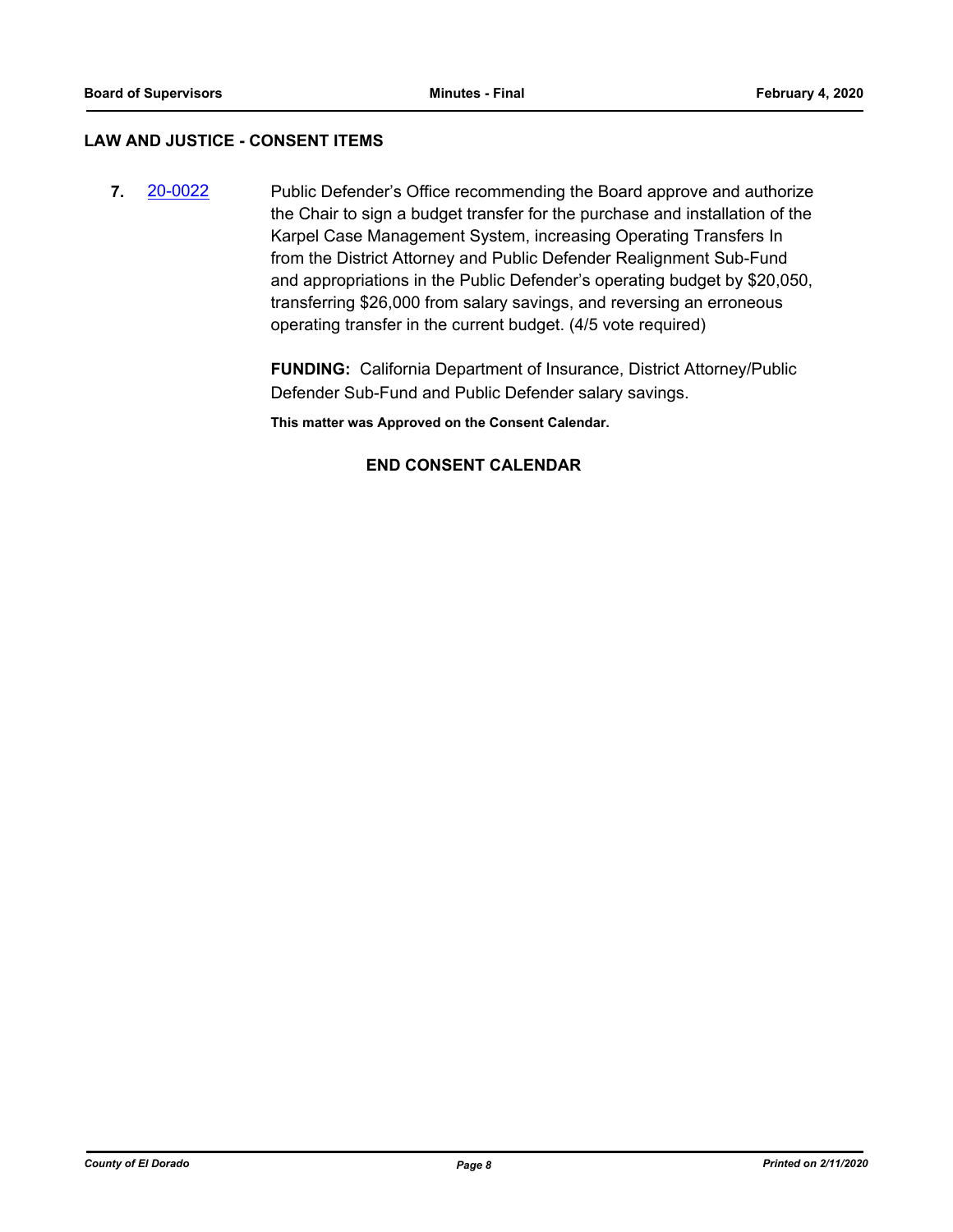#### **DEPARTMENT MATTERS (Items in this category may be called at any time)**

**8.** [20-0100](http://eldorado.legistar.com/gateway.aspx?m=l&id=/matter.aspx?key=27305) Human Resources Department recommending the Board authorize the Chair to sign a Memorandum of Agreement between the County of El Dorado and Donald Ashton establishing the compensation, benefits, and other terms of employment for his employment as the Chief Administrative Officer. (Est. Time: 5 Min.)

## **FUNDING:** General Fund.

*Public Comment: K. Payne, M. Lane, H. Royals, W. Thomas, K. Greenwood, G. Willard*

#### **A motion was made by Supervisor Frentzen, seconded by Supervisor Hidahl to Approve this matter.**

**Yes:** 5 - Veerkamp, Frentzen, Novasel, Hidahl and Parlin

**9.** [20-0122](http://eldorado.legistar.com/gateway.aspx?m=l&id=/matter.aspx?key=27327) Chief Administrative Officer and the Director of Human Resources recommending the Board:

> 1) Approve and authorize the Chair to sign the revised Salary and Benefits Resolution for Unrepresented Employees - Resolution **016-2020**  effective the first pay period following adoption;

> 2) Approve and authorize the Chair to sign Resolution **018-2020** revising the Salary Schedule for unrepresented classifications - effective the first pay period following adoption which will bring Appointed and Elected Department Heads to 8% below the market median and Administrative Management and Confidential employees to 10% below the market median;

3) Direct the Human Resources Department and the Auditor-Controller's Office to administer and implement the Resolutions' provisions; and 4) Provide direction to staff regarding the Board of Supervisor's compensation as it is 9.42% below the market median of benchmark agencies and respective classifications utilized by the County. (Est. Time: 15 Min.)

## **FUNDING:** Various.

*Public Comment: K. Payne, H. Royals, K. Coleman, K. Greenwood, M. Lane*

**A motion was made by Supervisor Frentzen to Approve items 1-3 of this matter and Adopt Resolutions 016-2020 and 018-2020, omitting the salary increase for the three elected positions (Assessor, Surveyor and Treasurer-Tax Collector) in Resolution 018-2020.**

**Motion Failed for lack of a second.**

**A motion was made by Supervisor Hidahl, seconded by Supervisor Veerkamp to Approve items 1-3 of this matter and Adopt Resolutions 016-2020 and 018-2020.**

**Yes:** 4 - Veerkamp, Novasel, Hidahl and Parlin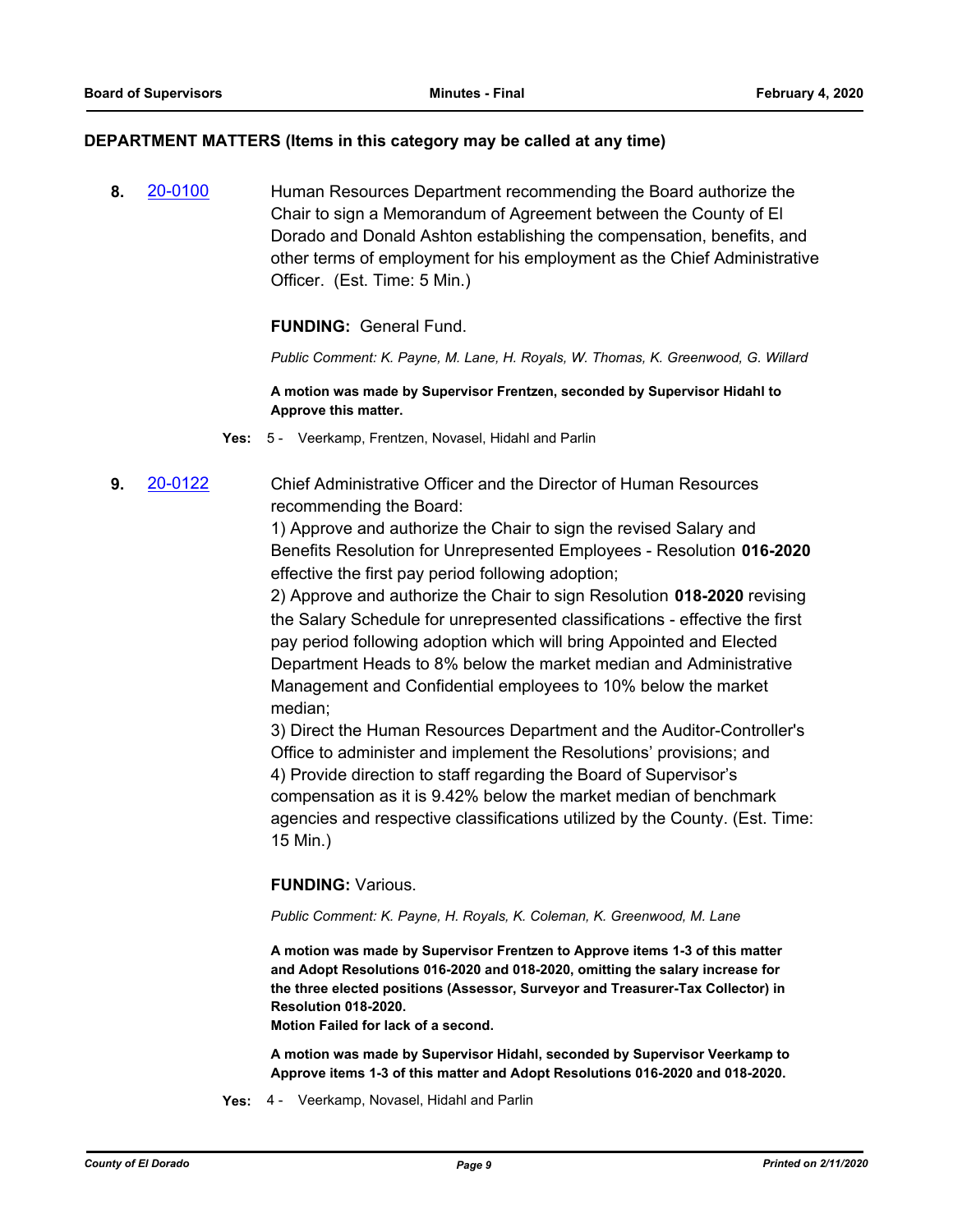**Noes:** 1 - Frentzen

*Public Comment: H. Royals, K. Payne, K. Greenwood, M. Lane*

**A motion was made by Supervisor Hidahl, seconded by Supervisor Novasel to direct staff to look at indexing the Board of Supervisors salary to be consistent with a position similar to Superior Court Judges. Motion Failed**

- **Yes:** 2 Novasel and Hidahl
- **Noes:** 3 Veerkamp, Frentzen and Parlin

**A motion was made by Supervisor Veerkamp, seconded by Supervisor Frentzen to direct staff to continue to use the current comparison used for other County employees to determine the Board of Supervisor's salary with no change to the Board's current salary.**

- **Yes:** 3 Veerkamp, Frentzen and Parlin
- **Noes:** 2 Novasel and Hidahl
- **10.** [20-0050](http://eldorado.legistar.com/gateway.aspx?m=l&id=/matter.aspx?key=27255) Chief Administrative Office recommending the Board receive informational presentations from the listed Departments as part of the preparation for the Fiscal Year 2020-21 Budget development process:
	- 1) Child Support Services;
	- 2) County Counsel; and
	- 3) Recorder-Clerk. (Est. Time: 1 Hr.)

#### *Public Comment: K. Payne*

**The Board received informational presentations from Child Support Services, County Counsel and the Recorder-Clerk as part of the preparation for the Fiscal Year 2020-21 Budget development process.**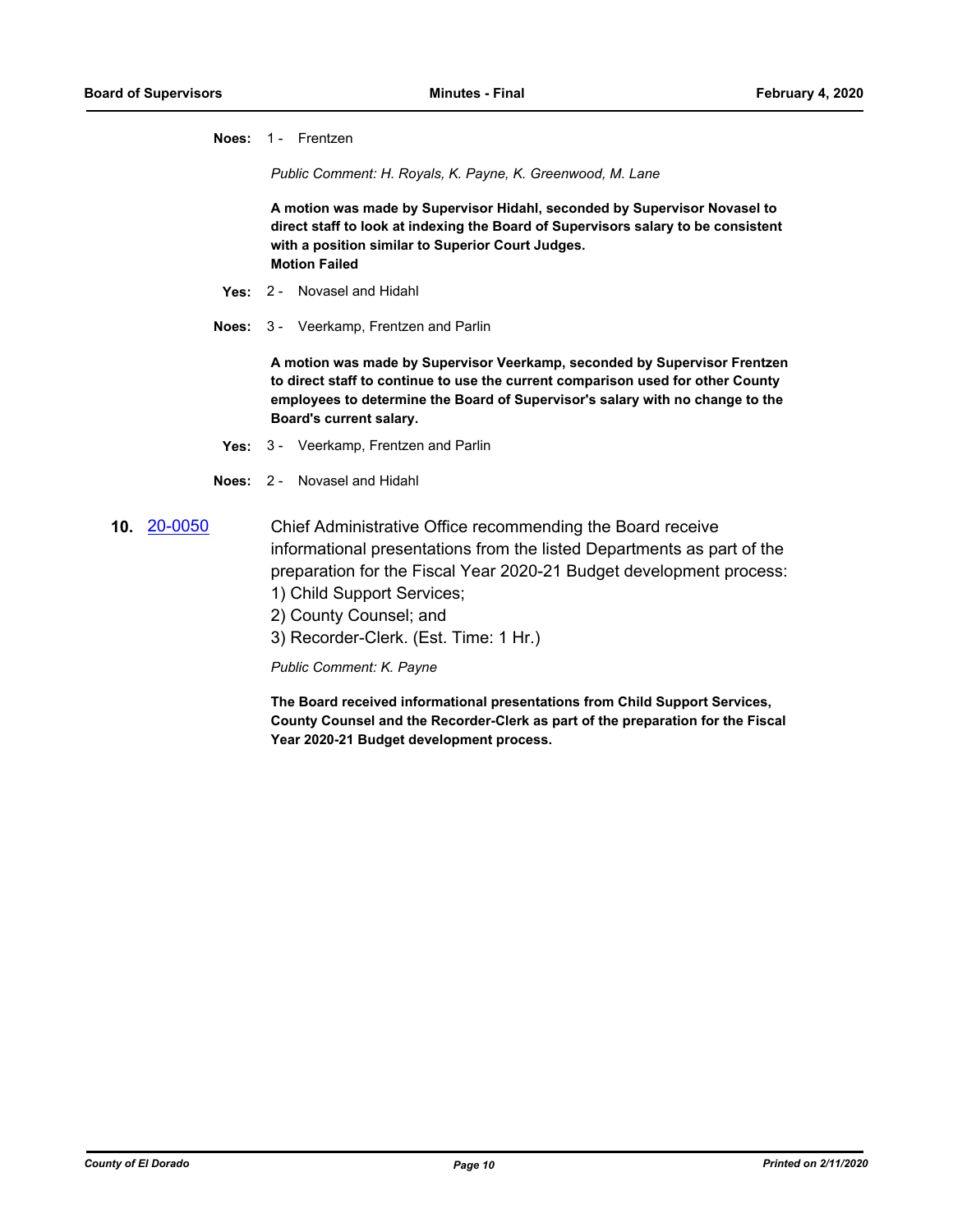## **11:00 A.M. - TIME ALLOCATION (Items will not be heard prior to the time stated)**

**11.** [20-0176](http://eldorado.legistar.com/gateway.aspx?m=l&id=/matter.aspx?key=27381) Supervisor Veerkamp recommending the Board authorize the Chair to sign a proclamation supporting the Placerville Lions Club's EldoPOST project to Stop Human Trafficking through increasing community awareness and engagement.

> **Supervisor Veerkamp read the Proclamation. A motion was made by Supervisor Veerkamp, seconded by Supervisor Frentzen to Approve this matter.**

**Yes:** 5 - Veerkamp, Frentzen, Novasel, Hidahl and Parlin

## **1:00 P.M. - TIME ALLOCATION (Items will not be heard prior to the time stated)**

**12.** [19-1714](http://eldorado.legistar.com/gateway.aspx?m=l&id=/matter.aspx?key=27038) HEARING - To consider a request submitted by Joe Harn appealing the Planning Commission's October 24, 2019 approval of Planned Development PD18-0005/Tentative Subdivision Map TM18-1536/Serrano Village J7 to allow a Development Plan for the proposed subdivision; a Tentative Subdivision Map creating 65 single family residential lots and six landscape lots; and Design Waivers of the El Dorado County Design and Improvement Standard Manual road improvement standards on property identified by Assessor's Parcel Number 123-040-011, consisting of 9.86 acres, in the El Dorado Hills area; and staff recommending the Board take the following actions: 1) Find that the project is Statutorily Exempt pursuant to Section 15182 of the California Environmental Quality Act Guidelines; and 2) Deny the appeal, thereby upholding the Planning Commission's October 24, 2019, approval of Planned Development PD18-0005/Tentative Subdivision Map TM18-1536 based on the Findings (Attachment B) and subject to the Conditions of Approval (Attachment C). (Supervisorial District 1) (Est. Time: 1 Hr.) (Refer: 12/10/19, Item 46)

## **Staff recommending this matter be Continued to February 11, 2020 at 1:00 p.m.**

**Supervisor Veerkamp opened the public hearing and Continued the hearing to February 11, 2020.**

**A motion was made by Supervisor Frentzen, seconded by Supervisor Hidahl to Continue this matter to February 11, 2020 at 1:00 pm.**

**Yes:** 5 - Veerkamp, Frentzen, Novasel, Hidahl and Parlin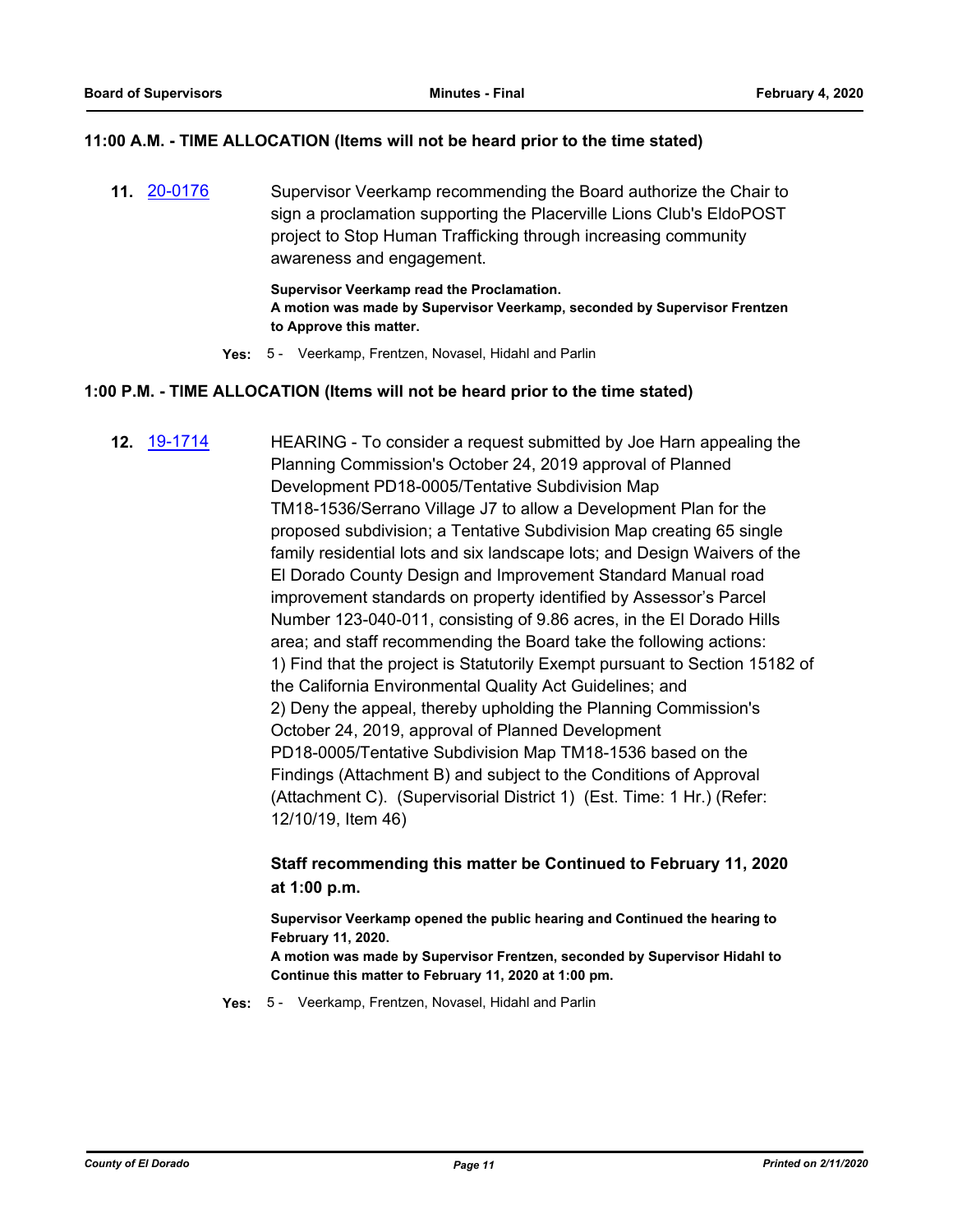## **2:00 P.M. - TIME ALLOCATION (Items will not be heard prior to the time stated)**

**13.** [20-0139](http://eldorado.legistar.com/gateway.aspx?m=l&id=/matter.aspx?key=27344) Environmental Management Department recommending the Board receive a presentation by the California Department of Resources Recycling and Recovery on the requirements of Senate Bill 1383 - Short-Lived Climate Pollutants: Organic Waste Methane Emissions Reductions. (Est. Time: 1 Hr.)

> **FUNDING:** Non-General Fund. County Service Area No. 10 - Solid Waste funds.

*Public Comment: S. Heaton*

**The Board received a presentation by the California Department of Resources Recycling and Recovery on the requirements of Senate Bill 1383.**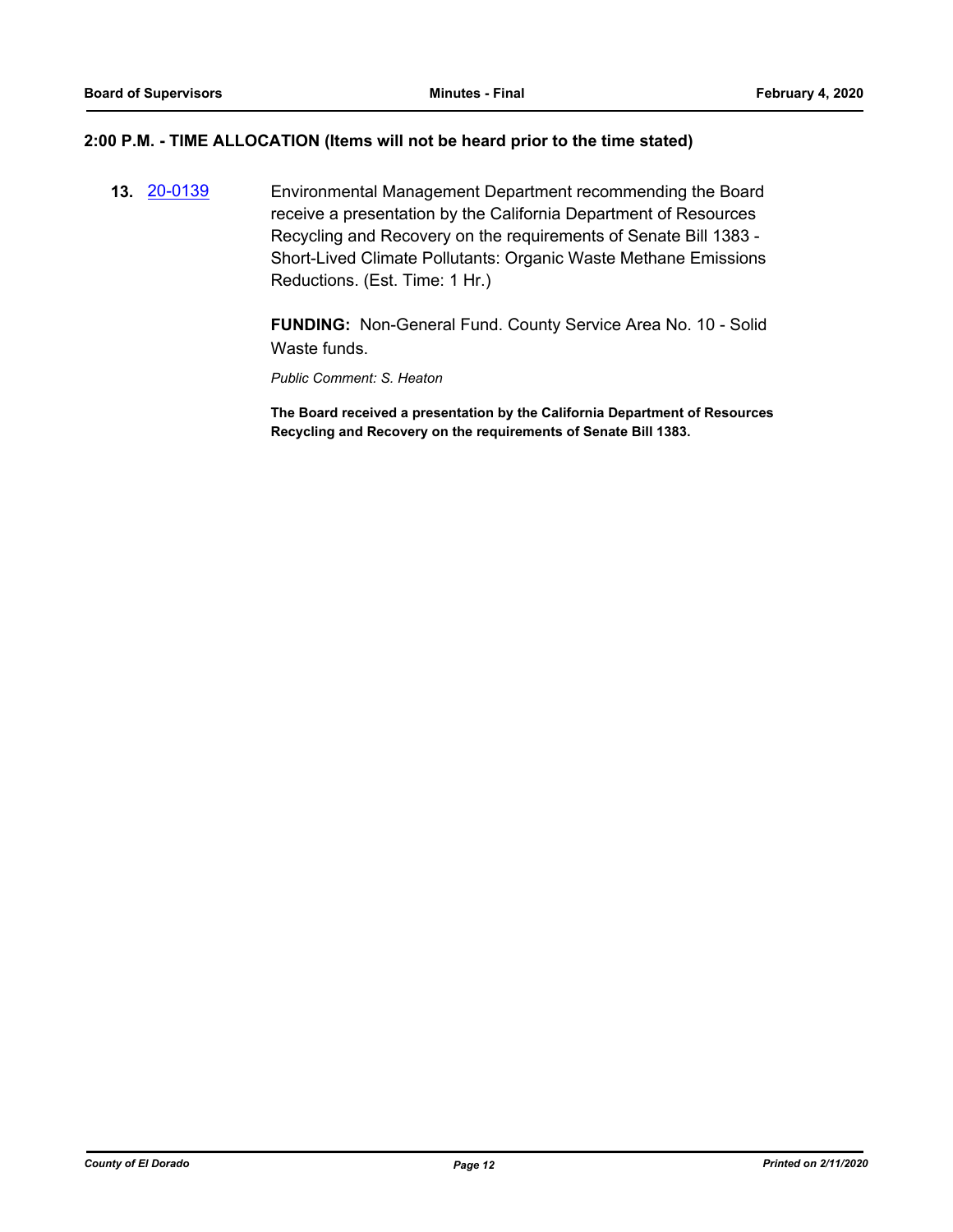## **ITEMS TO/FROM SUPERVISORS**

| Supervisor Novasel reported on the following:                                 |
|-------------------------------------------------------------------------------|
| <b>Tahoe Chamber meeting.</b>                                                 |
| <b>Tahoe Prosperity Center meeting.</b>                                       |
| High School scholarship discussion.                                           |
| Tahoe Regional Planning Agency.                                               |
| Supervisor Parlin reported on the following:                                  |
| <b>Planning Commissioner Vineyard tour.</b>                                   |
| Divide Action Coalition community meeting.                                    |
| Oak Ridge High School women voting event.                                     |
| Fair Two by Two meeting.                                                      |
| <b>Chocolate Affair event.</b>                                                |
| Supervisor Frentzen reported on the following:                                |
| Sacramento-Placerville Transportation Corridor Joint Power Authority meeting. |
| <b>Transportation Commission staff meeting.</b>                               |
| Thanked Planning and Building Department staff.                               |
| Pioneer Fire Fighters crab event.                                             |
| <b>Community Advisory Team for Cameron Park.</b>                              |
| 100 Year for Women voting.                                                    |
| <b>Broadband meeting.</b>                                                     |
| Supervisor Hidahl reported on the following:                                  |
| <b>Treasurer-Tax Collector meeting.</b>                                       |
| Capital Southeast Connector Joint Powers Authority meeting.                   |
| <b>Vegetation Management Ad Hoc meeting.</b>                                  |
| El Dorado Hills Community Council meeting.                                    |
| Saratoga/Iron Point exchange.                                                 |
| Field trip to Marysville.                                                     |
| Supervisor Veerkamp reported on the following:                                |

**El Dorado National Forest update. Department of Transportation Planning session. Sacramento Area Council of Governments San Diego trip. Fair Two by Two. Diamond Springs Advisory staff. Chocolate Affair.**

## **CAO UPDATE**

**Don Ashton, Chief Administrative Officer, reported on the following: Cannabis operations in Humboldt. Rural County Representative of California discussion on implementing Cannabis. Sacramento Area Council of Government Regional Managers meeting.**

## **ADJOURNED AT 3:45 P.M. in honor of Dick Bush and Lou Barber.**